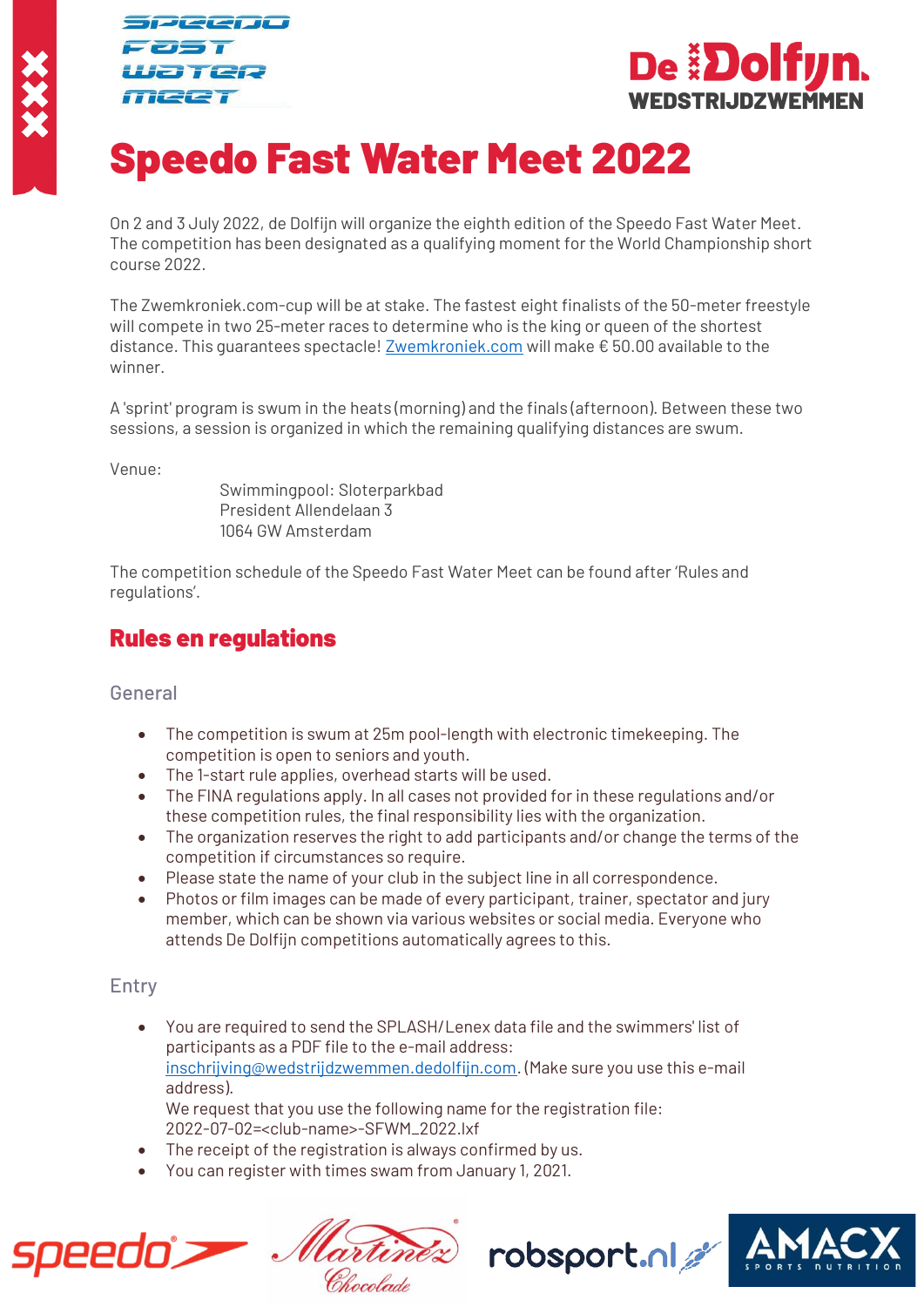# Jeeno  $\equiv$   $\top$ ayaa **TICCT**



- Registration closes on Wednesday, June 22, 2022 at 6:00 PM. The registration list will then be published as soon as possible on th[e livetiming](https://www.zwemkroniek.com/upload/livetiming/dolfijn/speedofastwatermeet22) page.
- If the available competition time is exceeded due to an excessive number of registrations, registrations will be placed on a reserve list. Clubs can check this on the [livetiming](https://www.zwemkroniek.com/upload/livetiming/dolfijn/speedofastwatermeet22) page. In the event of cancellation, a reserve swimmer will be placed and the registration lists will be updated.
- Cancellations can be included in the start list until Tuesday 28 June 2022, 18:00. Any reserves will then be automatically removed from the registration.
- Cancellations thereafter are possible until the start of the jury meeting of each session at the jury table at the swimming pool and will be marked as canceled (AFGEM) on the results. A starting fee is owed in this case.
- Participating associations with 1 to 5 participants must register 1 official with timekeeping authority 3; with more than 5 participants two officials. The officials are registered a[t Quint@wedstrijdzwemmen.dedolfijn.com](mailto:Quint@wedstrijdzwemmen.dedolfijn.com) . State clearly when the specified jury member can act: morning session, afternoon session and/or final session.
- The contact person of the club always receives confirmation from the organization whether or not the specified jury members have been drafted. The jury cover will be published by mail a few days before the competition.
- De Dolfijn determines how many Paralympic swimmers can participate based on entry times. There are no separate Paralympic finals.
- Entries for programs 14, 15, 38 and 39 (800m and 1500m) will be limited to one heat.
- For the relay programs counts that per club two teams can be entered. A maximum of two series will be swum.
- If no or insufficient officials are registered, the organization reserves the right not to place swimmers.
- The heats will be sorted based on the fastest registered times.
- De Dolfijn reserves the right to give priority to its swimmers within reason.

# Entry fees

| Individual: | € 10.00 |                                                      |
|-------------|---------|------------------------------------------------------|
| Relay:      | € 15,00 |                                                      |
| Coach:      | € 0.00  | Please state the number of coach in your entry-sheet |

No entry fee is charged for the finals.

The entry fee must be transferred no later than Friday 1 July 2022, stating the name of the swimming club, to IBAN NL47 INGB 0000 5959 18 in the name of De Dolfijn. The BIC is INGBNL2A. When transferring the starting fee, take into account the time the bank needs to process the order. Cash payment is not possible. Reimbursement of entry fees for swimmers who have canceled in time will follow after the competition.

# Spectators, heat sheets, and results

- One program will be provided per 10 participants. The start lists will be published on [livetiming](https://www.zwemkroniek.com/upload/livetiming/dolfijn/speedofastwatermeet22) on Friday 1 July 2022.
- Admission for spectators will be €3.00. It is possible to pay with both cash and PIN.
- If you'd like to make yourself available as a volunteer, you can register via e-mail at the following adress[: secretariaat@wedstrijdzwemmen.dedolfijn.com](mailto:secretariaat@wedstrijdzwemmen.dedolfijn.com) .
- Results will be sent to the clubs by e-mail and can also be found o[n livetiming.](https://www.zwemkroniek.com/upload/livetiming/dolfijn/speedofastwatermeet22)
- De Dolfijn will publish the results and jury sheet on the KNZB webcalendar. The clubs are responsible for forwarding the results to the Region on the basis of the files that are sent after the competition.



ine Chocolade

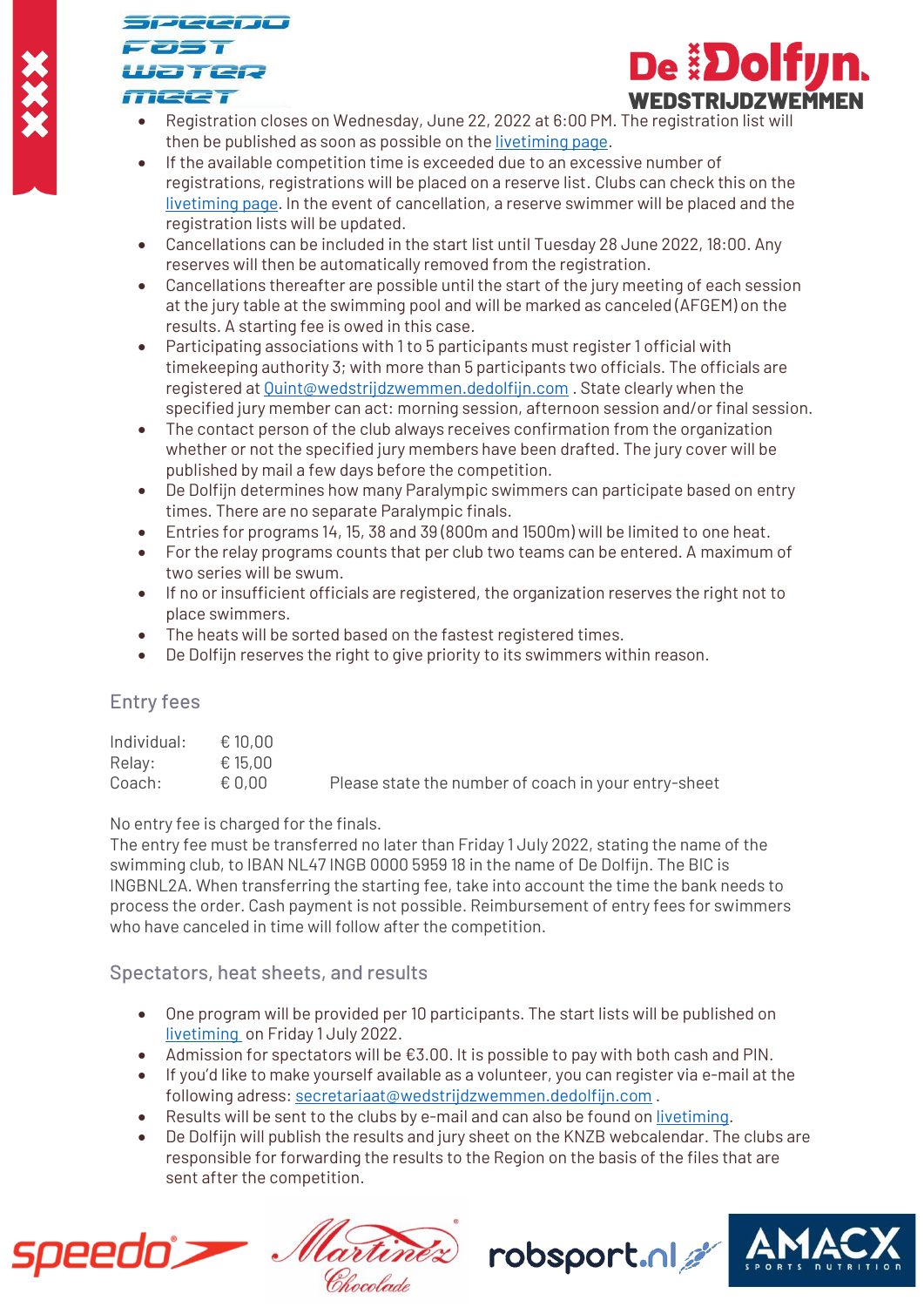





## Final seeding & reserves

Final classification, cancellations and reserve arrangement:

• Finals will be swum in the following age categories:

|                | Women (born in year] | Men (born in year) |
|----------------|----------------------|--------------------|
| Youth          | 2010-2005            | 2009-2004          |
| <b>Seniors</b> | 2004 and earlier     | 2003 and earlier   |

- The fastest eight swimmers of the series qualify for these finals. Number nine and 10 are reserve.
- The final program starts without overhead start.
- Zwemkroniek.com cup: the fastest eight swimmers of the 50 meter freestyle (men overall (prog. 1) and women overall (prog. 25)) will swim the final of the 25 meter freestyle. Two races will be swum. The sum of both times determines the ranking for the Zwemkroniek.com Cup.

You can withdraw from the finals (with the exception of 25 meter freestyle) within half an hour after the announcement of the result of the relevant program number at the jury table (under the stands)

After all cancellations of a program have been processed, the final classification will be announced. Two reserves will be designated for each final. Reserves have the same obligations as qualifiers for a final and must be available up to 15 minutes before the final.

For the Zwemkroniek.com cup, immediately after the results have been announced by the speaker, the swimmers who have been placed have 10 minutes to unsubscribe. At the latest 15 minutes after swimming from program no. 1 and 25, the format of the 25 meter freestyle is announced.

## First call room

Each participant must report to the first call rom, min. 10 min prior to his/her start.

## Doping

International doping rules (FINA, WADA) apply.

## **Massages**

Massages may only take place if the organization makes a location available for this.



lartin Chocolade

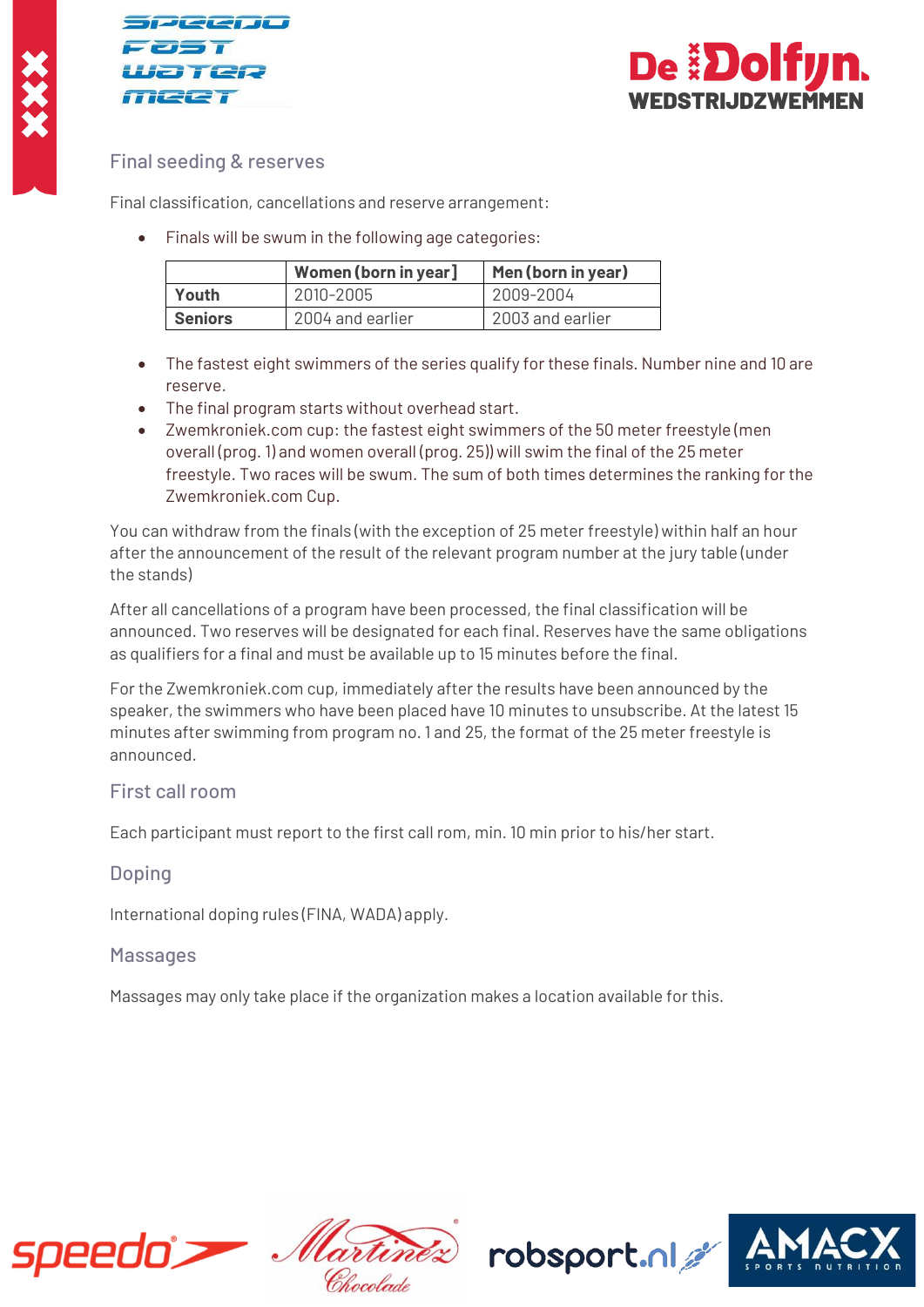# **SPEENO** 25 T Water **MEET** Competition schedule



## **Saturday 2 juli 2022**

#### **Morning session**

| 08:00h |
|--------|
| 08:00h |
| 08:30h |
| 08:45h |
|        |

|                | 50 meter freestyle         | Men   |
|----------------|----------------------------|-------|
| $\overline{2}$ | 100 meter freestyle        | Women |
| 3              | 100 meter breaststroke     | Men   |
| 4              | 50 meter breaststroke      | Women |
| 5              | 50 meter backstroke        | Men   |
| 6              | 100 meter backstroke       | Women |
| 7              | 100 meter butterfly        | Men   |
| 8              | 50 meter butterfly         | Women |
| 9              | 100 meter medley           | Men   |
| 10             | 200 meter medley           | Women |
| 11             | 4x50 meter medley youth    | Men   |
| 12             | 4x50 meter freestyle youth | Women |
| 13             | 4x50 meter medley mix      | Mix   |
| 14             | 1500 meter freestyle       | Women |
| 15             | 800 meter freestyle        | Men   |

#### **Saturday 2 juli 2022**

#### **Afternoon session**

| 12:15h |
|--------|
| 12:15h |
| 12:45h |
| 13:00h |
|        |

| 16              | 400 meter medley                             | Men   |
|-----------------|----------------------------------------------|-------|
| $\overline{17}$ | 200 meter butterfly                          | Women |
| 18              | 200 meter freestyle (final in final session) | Men   |
| 19              | 200 meter breaststroke                       | Women |
| $\overline{20}$ | 200 meter backstroke                         | Men   |
| 21              | 400 meter freestyle                          | Women |



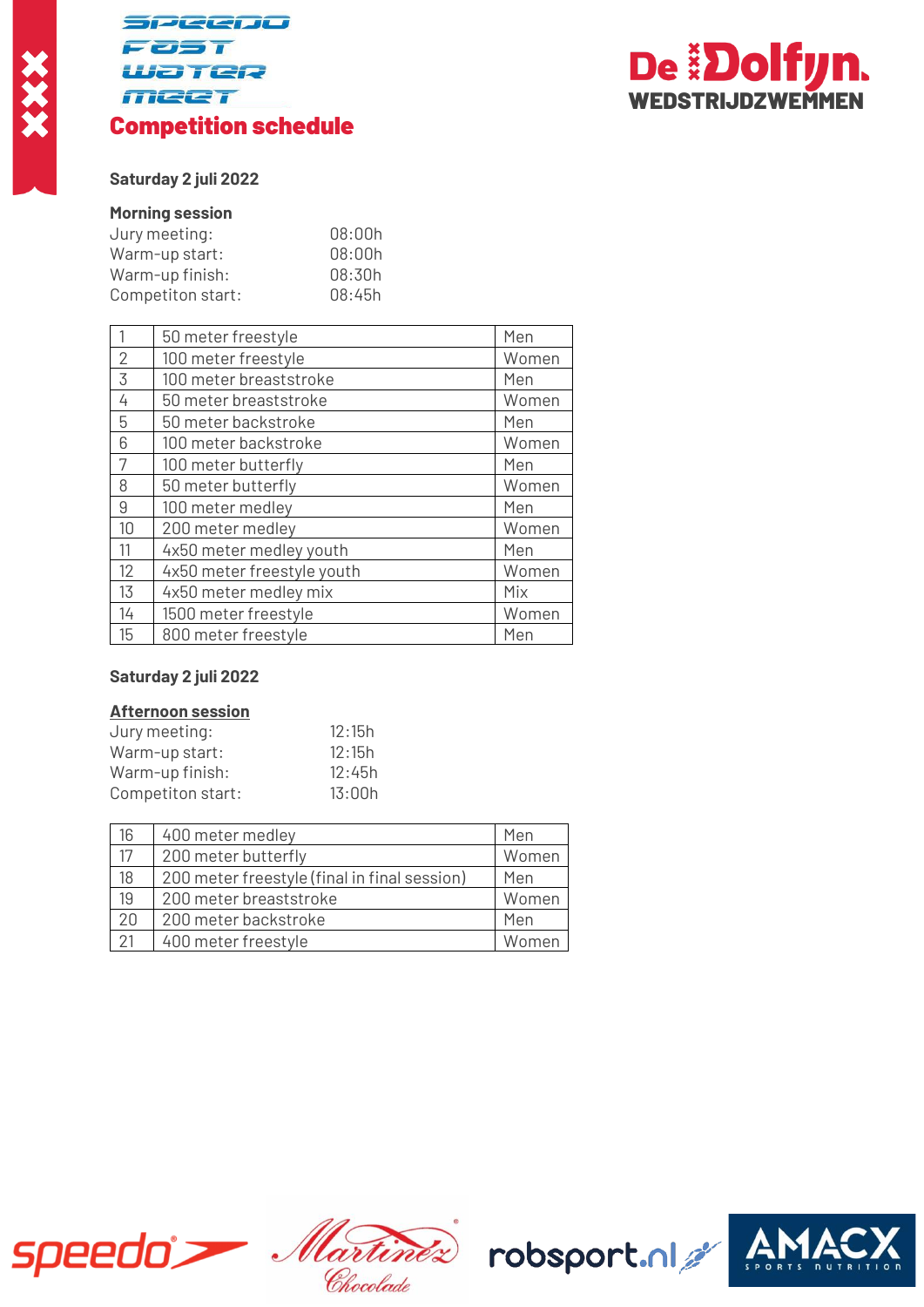



# **Final session**

| 15:45h |
|--------|
| 15:45h |
| 16:15h |
| 16:30h |
|        |

| 22         | 4x200 meter freestyle jun 1 e.o.      | Women |
|------------|---------------------------------------|-------|
| 1F         | 50 meter freestyle youth              | Men   |
|            | 50 meter freestyle                    | Men   |
| 2F         | 100 meter freestyle youth             | Women |
|            | 100 meter freestyle                   | Women |
| 3F         | 100 meter breaststroke youth          | Men   |
|            | 100 meter breaststroke                | Men   |
| 4F         | 50 meter breaststroke youth           | Women |
|            | 50 meter breaststroke                 | Women |
| 5F         | 50 meter backstroke youth             | Men   |
|            | 50 meter backstroke                   | Men   |
| <b>18F</b> | 200 meter freestyle                   | Men   |
| 201        | 25 meter freestyle ZWEMKRONIEK BOKAAL | Men   |
|            |                                       |       |
| 6F         | 100 meter backstroke youth            | Women |
|            | 100 meter backstroke                  | Women |
| 7F         | 100 meter butterfly youth             | Men   |
|            | 100 meter butterfly                   | Men   |
| 8F         | 50 meter butterfly youth              | Women |
|            | 50 meter butterfly                    | Women |
| 9F         | 100 meter medley youth                | Men   |
|            | 100 meter medley                      | Men   |
| <b>10F</b> | 200 meter medley youth                | Women |
|            | 200 meter medley                      | Women |
| 202        | 25 meter freestyle ZWEMKRONIEK BOKAAL | Men   |
| 23         | 4x50 meter medley jun 1 e.o.          | Women |



Chocolade

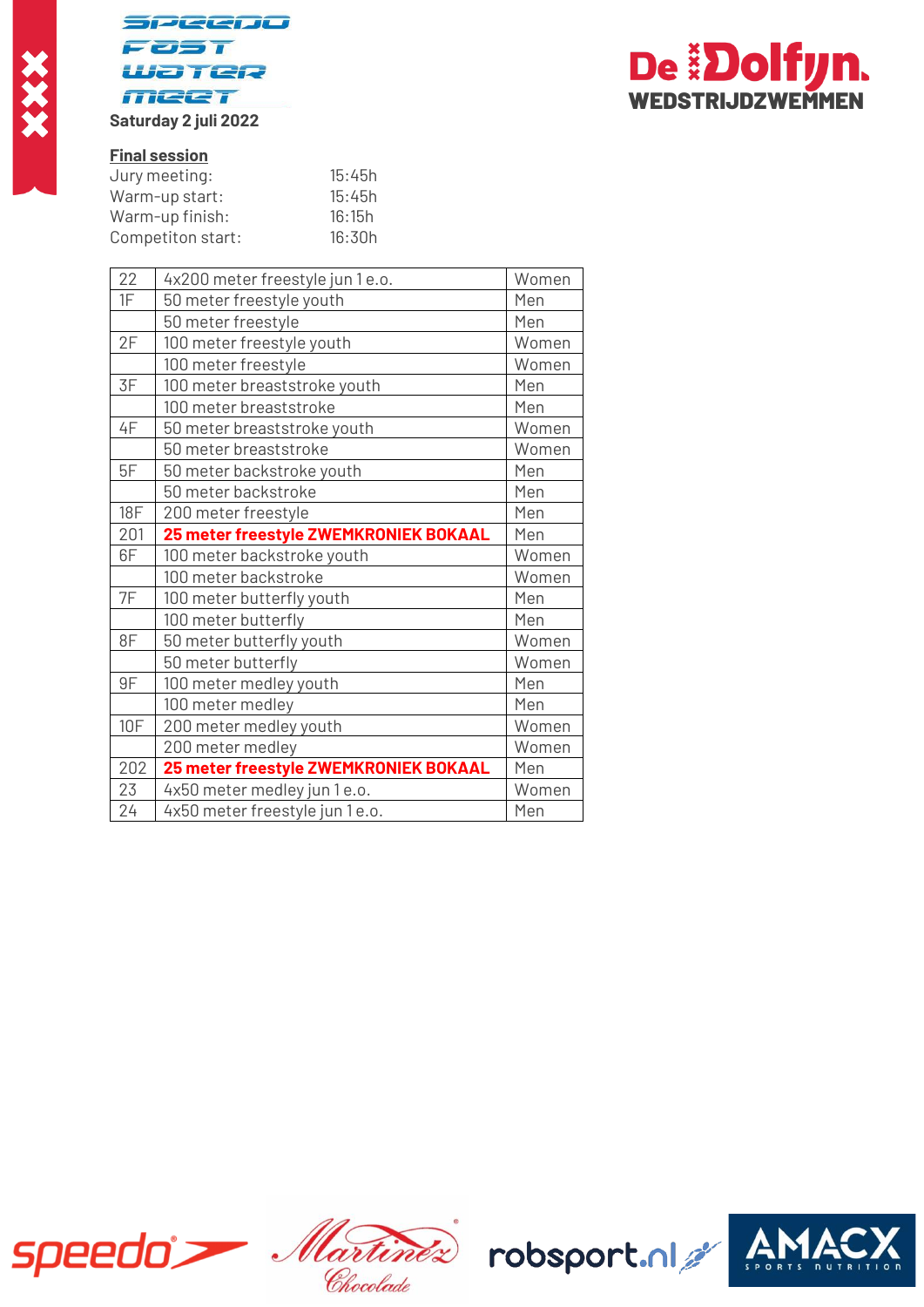



#### **Sunday 3 juli 2022**

#### **Morning session**

| Jury meeting:     | 08:00h |
|-------------------|--------|
| Warm-up start:    | 08:00h |
| Warm-up finish:   | 08:30h |
| Competiton start: | 08:45h |
|                   |        |

| 25 | 50 meter freestyle         | Women |
|----|----------------------------|-------|
| 26 | 100 meter freestyle        | Men   |
| 27 | 100 meter breaststroke     | Women |
| 28 | 50 meter breaststroke      | Men   |
| 29 | 50 meter backstroke        | Women |
| 30 | 100 meter backstroke       | Men   |
| 31 | 100 meter butterfly        | Women |
| 32 | 50 meter butterfly         | Men   |
| 33 | 100 meter medley           | Women |
| 34 | 200 meter medley           | Men   |
| 35 | 4x50 meter medley youth    | Women |
| 36 | 4x50 meter freestyle youth | Men   |
| 37 | 4x50 meter freestyle mix   | Mix   |
| 38 | 1500 meter freestyle       | Men   |
| 39 | 800 meter freestyle        | Women |

#### **Sunday 3 juli 2022**

#### **Afternoon session**

| Jury meeting:     | 12:15h |
|-------------------|--------|
| Warm-up start:    | 12:15h |
| Warm-up finish:   | 12:45h |
| Competiton start: | 13:00h |

| 40 | 400 meter medley                             | Women |
|----|----------------------------------------------|-------|
| 41 | 200 meter butterfly                          | Men   |
| 42 | 200 meter freestyle (final in final session) | Women |
| 43 | 200 meter breaststroke                       | Men   |
| 44 | 200 meter backstroke                         | Women |
| 45 | 400 meter freestyle                          | Men   |



- Martinez Chocolade